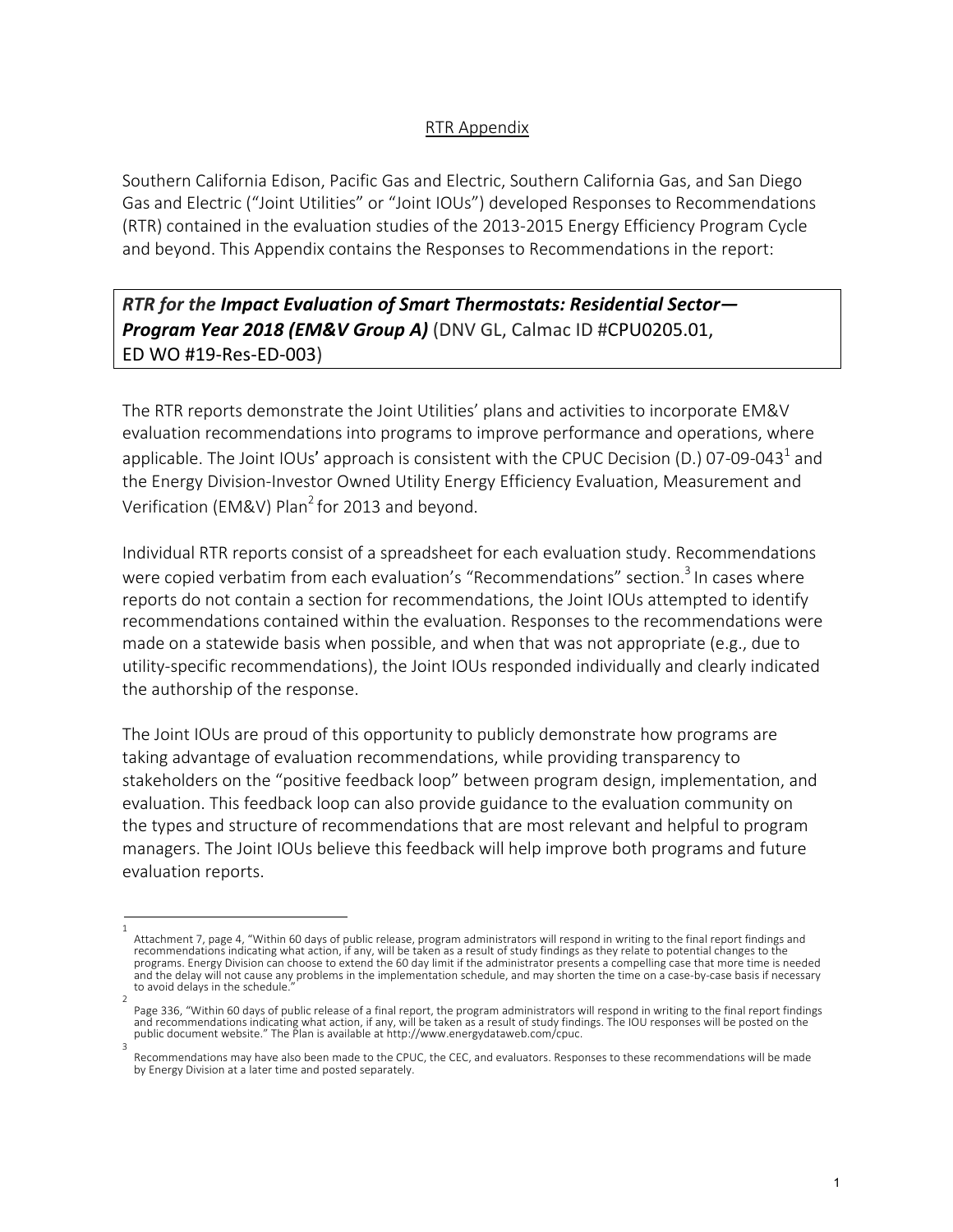## **Response to Recommendations (RTR) in Impact, Process, and Market Assessment Studies**

**Study Title:** Impact Evaluation of Smart Thermostats: Residential Sector—Program Year 2018 (EM&V Group A) **Program:** Residential **Author:** DNV GL **Calmac ID:** CPU0205.01<br>**ED WO:** 19-Res-ED-00 **ED WO:** 19-Res-ED-003

**Link to Report:** http://calmac.org/publications/CPUC\_Group\_A\_Report\_Smart\_Thermostat\_PY\_2018\_CALMAC.pdf

|                |                                                                                                                       |                                                                                                                                                                                                                                                                                                                                        | <b>PG&amp;E</b> (if applicable)                                          |                                                           | <b>SCE</b> (if applicable)                                                                                                                                                                                                                                                                                                                                                                                                                                                                                                                                                                                                                                                                                                                                                                                                  |                                                        | <b>SCG</b> (if applicable)                                                                                                                                                                                                                                                                                                                                                                                                               |                                                           | <b>SDG&amp;E (if applicable)</b>                                                                                                                                                                                                                                                                                                                                    |                                                        |                                                                                                                                                                                                                              |
|----------------|-----------------------------------------------------------------------------------------------------------------------|----------------------------------------------------------------------------------------------------------------------------------------------------------------------------------------------------------------------------------------------------------------------------------------------------------------------------------------|--------------------------------------------------------------------------|-----------------------------------------------------------|-----------------------------------------------------------------------------------------------------------------------------------------------------------------------------------------------------------------------------------------------------------------------------------------------------------------------------------------------------------------------------------------------------------------------------------------------------------------------------------------------------------------------------------------------------------------------------------------------------------------------------------------------------------------------------------------------------------------------------------------------------------------------------------------------------------------------------|--------------------------------------------------------|------------------------------------------------------------------------------------------------------------------------------------------------------------------------------------------------------------------------------------------------------------------------------------------------------------------------------------------------------------------------------------------------------------------------------------------|-----------------------------------------------------------|---------------------------------------------------------------------------------------------------------------------------------------------------------------------------------------------------------------------------------------------------------------------------------------------------------------------------------------------------------------------|--------------------------------------------------------|------------------------------------------------------------------------------------------------------------------------------------------------------------------------------------------------------------------------------|
| Item           | <b>Findings</b>                                                                                                       | <b>Best Practice /</b><br><b>Recommendations</b><br>(Verbatim from<br><b>Final Report)</b>                                                                                                                                                                                                                                             | Recommendation<br>Recipient                                              | <b>Disposition</b>                                        | <b>Disposition Notes</b>                                                                                                                                                                                                                                                                                                                                                                                                                                                                                                                                                                                                                                                                                                                                                                                                    | <b>Disposition</b>                                     | <b>Disposition Notes</b>                                                                                                                                                                                                                                                                                                                                                                                                                 | <b>Disposition</b>                                        | <b>Disposition Notes</b>                                                                                                                                                                                                                                                                                                                                            | <b>Disposition</b>                                     | <b>Disposition Notes</b>                                                                                                                                                                                                     |
|                | Lower than expected                                                                                                   | Focus savings estimates                                                                                                                                                                                                                                                                                                                | If incorrect,<br>please<br>indicate and<br>redirect in notes.<br>All PAs | Choose:<br>Accepted,<br>Rejected, or<br>Other<br>Accepted | Examples:<br>Describe specific program change,<br>give reason for rejection, or indicate<br>that it's under further review.<br>PLA is just one program that offers the                                                                                                                                                                                                                                                                                                                                                                                                                                                                                                                                                                                                                                                      | Choose:<br>Accepted,<br>Rejected, or<br>Other<br>Other | Examples:<br>Describe specific program change,<br>give reason for rejection, or indicate<br>that it's under further review.<br>Since the inception of the Smart Ther-                                                                                                                                                                                                                                                                    | Choose:<br>Accepted,<br>Rejected, or<br>Other<br>Accepted | Examples:<br>Describe specific program change,<br>give reason for rejection, or indicate<br>that it's under further review.<br>SoCalGas acknowledges lower than                                                                                                                                                                                                     | Choose:<br>Accepted,<br>Rejected, or<br>Other<br>Other | Examples:<br>Describe specific program change,<br>give reason for rejection, or indicate<br>that it's under further review.<br>While SDG&E agrees with the lower                                                             |
|                | gross savings.                                                                                                        | on actual customer con-<br>sumption of cooling and<br>heating. Increase target-<br>ing and focus in Central<br>Valley for customers with<br>high cooling load. Recog-<br>nize that smart thermo-<br>stats have demonstrated<br>demand response and di-<br>rect load control capabili-<br>ties that are not assessed<br>in this report. |                                                                          |                                                           | Smart Thermostat measure. PG&E has<br>other Direct Install programs, such as<br>ResP4P, Enhanced Time Delay relay<br>and Mobile and Manufactured Homes<br>programs that primarily target the<br><b>Central Valley and hotter climate</b><br>zones, and which include Smart Ther-<br>mostats in addition to other<br>measures. As one channel among<br>these programs, in 2018 the down-<br>stream PLA rebate represented 24%<br>of Smart Thermostat installs at house-<br>holds with electrical savings, and 34%<br>of installs at households with gas sav-<br>ings, and claimed savings of 19% and<br>40% respectively. PLA is a down-<br>stream program with mass marketing<br>activities, there are some level of mar-<br>keting and implementation challenges<br>to adopting the targeted approach for<br>this program. |                                                        | mostat workpaper SCE has recognized<br>the lower savings in cooler climate<br>zones and the higher savings in hotter<br>climate zones. As a result, SCE has al-<br>ways focused marketing in the appro-<br>priate climate zones and zip codes.<br>Since the savings have been further<br>reduced the cost effectiveness for this<br>measure has been further reduced,<br>causing SCE to remove it from our res-<br>idential PLA Program. |                                                           | expected gross savings and has fo-<br>cused marketing campaigns to ad-<br>dress areas with colder climates, not<br>necessarily in areas of the Central Val-<br>ley. The majority of the Central Valley<br>region is outside of SoCalGas service<br>territory. SoCalGas plans to re-visit<br>the EE strategy after our engineering<br>group provides further review. |                                                        | savings estimates we are limited by<br>our geographic location and cannot<br>focus efforts on the Central Valley<br>area at this time. This strategy will be<br>under further review once the PLA<br>Program goes Statewide. |
| $\overline{2}$ | A majority of rebate<br>(80%) and direct-install<br>(60%) participants per-<br>form remote mobile app<br>adjustments. | Provide customers with<br>additional information<br>that saving features can<br>be lost if optimizing op-<br>tions are disabled and/or<br>overridden by remote<br>changes.                                                                                                                                                             | All PAs                                                                  | Accepted                                                  | PG&E agrees that participants may<br>override optimization settings. PG&E<br>suggests that manufacturers empha-<br>size to users that overriding optimiza-<br>tion settings will lower energy savings.<br>At install, our DI program implement-<br>ers provide some guidance to custom-<br>ers for optimizing system perfor-<br>mance. We also have other programs,<br>i.e. Res Pay For Performance (P4P),<br>that are performance and NMEC-                                                                                                                                                                                                                                                                                                                                                                                | Other                                                  | Since the savings have been further<br>reduced this measures cost effective-<br>ness has been further reduced, caus-<br>ing SCE to remove this measure from<br>our residential PLA Program.                                                                                                                                                                                                                                              | Accepted                                                  | Currently, when a thermostat is in-<br>stalled the contractor will review de-<br>vice features and settings as well as<br>the energy benefits of maintaining the<br>recommended settings.                                                                                                                                                                           | Accepted                                               | Discuss potential options with Imple-<br>menter of SDG&E PLA Program, while<br>avoiding overlapping with other be-<br>havioral offerings.                                                                                    |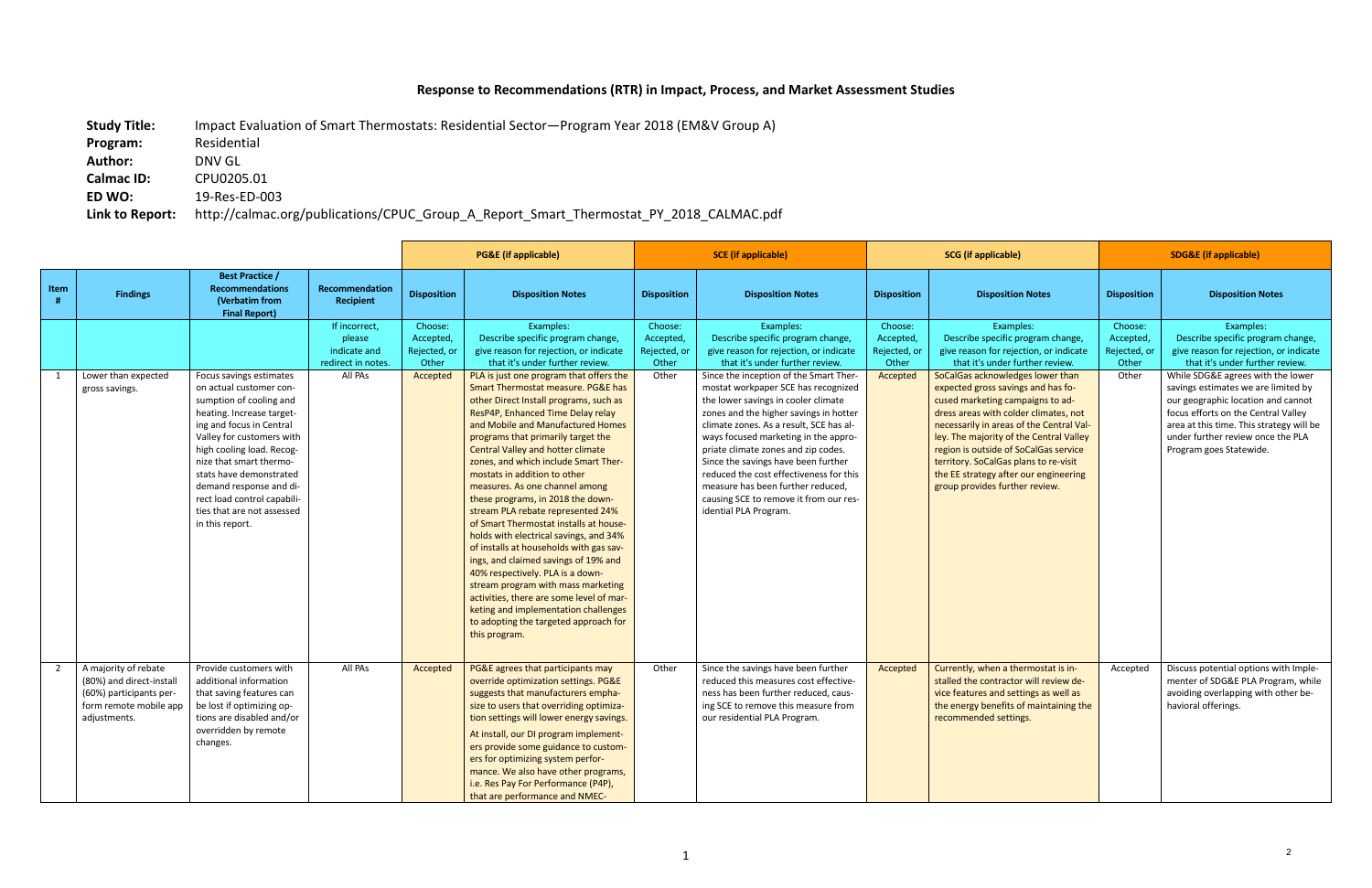|                |                                                                                                                                                                                                                                                                                                                                                      |                                                                                                                                                                                                                                                                                                                                                                                                                                                                                                                                                                                                                                                                                  |                             | <b>PG&amp;E</b> (if applicable) |                                                                                                                                                                                                                                                                                                                                                                                                                                                                                                                                                                                                                                                                                                                                                                           | <b>SCE</b> (if applicable) |                                                                                                                                                                                             | <b>SCG</b> (if applicable) |                                                                                                                                                                    | <b>SDG&amp;E</b> (if applicable) |                                                                                                                                                                                                                                                                                                                                                                                                                                                                                                                                                                                                          |
|----------------|------------------------------------------------------------------------------------------------------------------------------------------------------------------------------------------------------------------------------------------------------------------------------------------------------------------------------------------------------|----------------------------------------------------------------------------------------------------------------------------------------------------------------------------------------------------------------------------------------------------------------------------------------------------------------------------------------------------------------------------------------------------------------------------------------------------------------------------------------------------------------------------------------------------------------------------------------------------------------------------------------------------------------------------------|-----------------------------|---------------------------------|---------------------------------------------------------------------------------------------------------------------------------------------------------------------------------------------------------------------------------------------------------------------------------------------------------------------------------------------------------------------------------------------------------------------------------------------------------------------------------------------------------------------------------------------------------------------------------------------------------------------------------------------------------------------------------------------------------------------------------------------------------------------------|----------------------------|---------------------------------------------------------------------------------------------------------------------------------------------------------------------------------------------|----------------------------|--------------------------------------------------------------------------------------------------------------------------------------------------------------------|----------------------------------|----------------------------------------------------------------------------------------------------------------------------------------------------------------------------------------------------------------------------------------------------------------------------------------------------------------------------------------------------------------------------------------------------------------------------------------------------------------------------------------------------------------------------------------------------------------------------------------------------------|
| Item           | <b>Findings</b>                                                                                                                                                                                                                                                                                                                                      | <b>Best Practice /</b><br>Recommendations<br>(Verbatim from<br><b>Final Report)</b>                                                                                                                                                                                                                                                                                                                                                                                                                                                                                                                                                                                              | Recommendation<br>Recipient | <b>Disposition</b>              | <b>Disposition Notes</b>                                                                                                                                                                                                                                                                                                                                                                                                                                                                                                                                                                                                                                                                                                                                                  | <b>Disposition</b>         | <b>Disposition Notes</b>                                                                                                                                                                    | <b>Disposition</b>         | <b>Disposition Notes</b>                                                                                                                                           | <b>Disposition</b>               | <b>Disposition Notes</b>                                                                                                                                                                                                                                                                                                                                                                                                                                                                                                                                                                                 |
|                |                                                                                                                                                                                                                                                                                                                                                      |                                                                                                                                                                                                                                                                                                                                                                                                                                                                                                                                                                                                                                                                                  |                             |                                 | based which incentivizes the imple-<br>menter to monitor the participant's<br>usage. This allows for the Res P4P im-<br>plementers to coach the participant to<br>maintain optimal settings.                                                                                                                                                                                                                                                                                                                                                                                                                                                                                                                                                                              |                            |                                                                                                                                                                                             |                            |                                                                                                                                                                    |                                  |                                                                                                                                                                                                                                                                                                                                                                                                                                                                                                                                                                                                          |
| 3 <sup>1</sup> | The participant popula-<br>tion may have different<br>consumption trends<br>than available compari-<br>son group households.<br>This is also supported by<br>evidence from the sur-<br>vey. The potential for<br>self-selection affecting<br>savings estimates is una-<br>voidable when random-<br>ized experimental de-<br>signs are not practical. | Differences between par-<br>ticipants and comparison<br>group households point<br>to potential increasing<br>trends in baseload con-<br>sumption among partici-<br>pants. The next smart<br>thermostat evaluation<br>should develop methods<br>for identifying trends in<br>pre-installation consump-<br>tion to include as a<br>matching variable as well<br>as other methods to mini-<br>mize potential self-selec-<br>tion bias. Also, the cur-<br>rent study could be up-<br>dated with a new<br>matched comparison<br>group comprised of more<br>recent program partici-<br>pants who were not avail-<br>able for inclusion within<br>the existing evaluation<br>timeframe. | CPUC ED<br>EM&V             |                                 |                                                                                                                                                                                                                                                                                                                                                                                                                                                                                                                                                                                                                                                                                                                                                                           |                            |                                                                                                                                                                                             |                            |                                                                                                                                                                    |                                  |                                                                                                                                                                                                                                                                                                                                                                                                                                                                                                                                                                                                          |
|                | Load savings shapes<br>provide additional in-<br>sight into what time of<br>day smart thermostat<br>savings occur. The shape<br>of smart thermostat sav-<br>ings appears to diverge<br>from the shape of over-<br>all cooling consumption.                                                                                                           | Load savings shapes are<br>an increasingly important<br>outcome from studies<br>like this and further re-<br>search is required to<br>move them beyond the<br>exploratory phase. This<br>should not only provide<br>better estimates of load<br>savings shapes but also<br>provide annual savings<br>estimates that are con-<br>sistent with those ob-<br>tained from other meth-<br>ods, including the two-<br>stage method used in this<br>study.                                                                                                                                                                                                                              | All PAs,<br><b>CPUC ED</b>  | Other                           | The report presents exploratory re-<br>search that shows a divergence be-<br>tween load savings shapes (that iden-<br>tify the periods during which savings<br>occur) for smart thermostats and typi-<br>cal cooling measures. Cooling savings<br>from smart thermostats appear to<br>peak around mid-day (much earlier<br>than peak cooling hours) and appear<br>to yield little savings when people are<br>at home in the early evenings (when<br>people tend to cool for comfort).<br>Some of these differences in load sav-<br>ings shapes (but not all) can be ex-<br>plained by the upward trend in energy<br>consumption that was observed in the<br>participant groups, but not in the<br>comparison groups. We agree with<br>DNV GL that more research should be | Other                      | Since the savings have been further<br>reduced this measures cost effective-<br>ness has been further reduced, caus-<br>ing SCE to remove this measure from<br>our residential PLA Program. | Other                      | Data from the three electric IOU's<br>were utilized in the load savings<br>shapes evaluation. Therefore, the rec-<br>ommendation is not applicable to<br>SoCalGas. | Accepted                         | More information is required.<br>SDG&E submitted comments to the<br>DEER 2022 Scoping Memo to the EAR<br>Team.<br>The memo describes the timeline of<br>when the impact evaluations would<br>be included in DEER updates when<br>giving an example about "[I]oad<br>shapes applicable to measures up-<br>dated through 2019 EM&V efforts or<br>via DEER 2022 will be available for use<br>in 2022."<br>2019 EM&V efforts aka PY2018 im-<br>pact evaluations, the available for<br>"use year" or "Effective Program<br>Year" is 2021 and not year 2022. It<br>should be included in DEER2022 as<br>noted. |